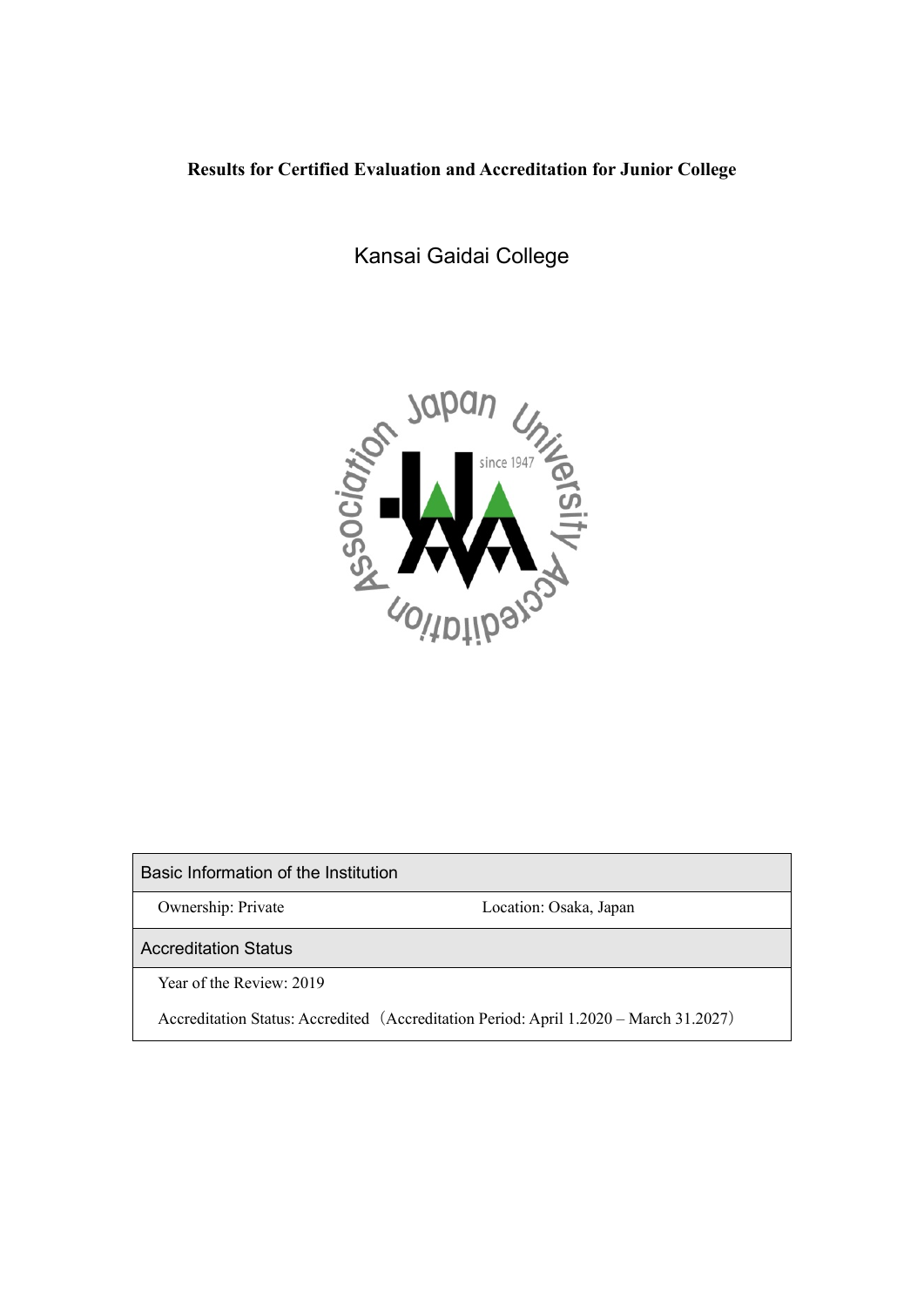# **Certified Evaluation and Accreditation Results for Kansai Gaidai College**

#### **Overview**

Kansai Gaidai College (hereinafter referred to as the "College") began as Tanimoto English School which was founded in Higashi-Sumiyoshi-ku, Osaka, in 1945, and was officially established as Kansai Gaidai College in 1953. Within the same entity, Kansai Gaidai University was established in 1966, and the name of the junior college was changed to Kansai Gaidai College in 1992. The College's founding principles are "to nurture individuals with a well-rounded education who can contribute to the international community" and "to focus on practical learning in order to meet the changing social needs and viewing the world from a fair-minded perspective." Improving and moving its campus over time, the College has established the Division of English and American Studies in Hirakata, Osaka, and carries out educational and research activities.

The Certified Evaluation and Accreditation for Junior College for AY2012 by the Japan Association for College Accreditation pointed out the need for measures to reduce the number of dropouts and improvement in student guidance and support. In response to this, the College has introduced the "Power-up Course," which involves interviews with class teachers and remedial education. As regards the request to increase opportunities for students to present their research activities, the College has generally taken appropriate measures such as issuing essay collections and regularly holding research forums. Therefore, a certain level of improvement has been achieved.

The present certified evaluation and accreditation has shown that the College, under the president's leadership, is engaging in various activities for nurturing individuals with the language skills, personality, and education needed to contribute to the international community, toward achieving the College's purpose and the human resource development goals of the Division of English and American Studies. A feature of the College is that it provides K. G. C. Basics as a compulsory subject and strives to enable students to acquire the basic knowledge required in society and develop general confidence as individuals. This is highly commendable. With the aim of enhancing students' English skills and cultivating global awareness, the College offers various study-abroad programs, including degree-seeking programs, and thereby provides many students with the opportunity to study abroad. Also, the College has formed a